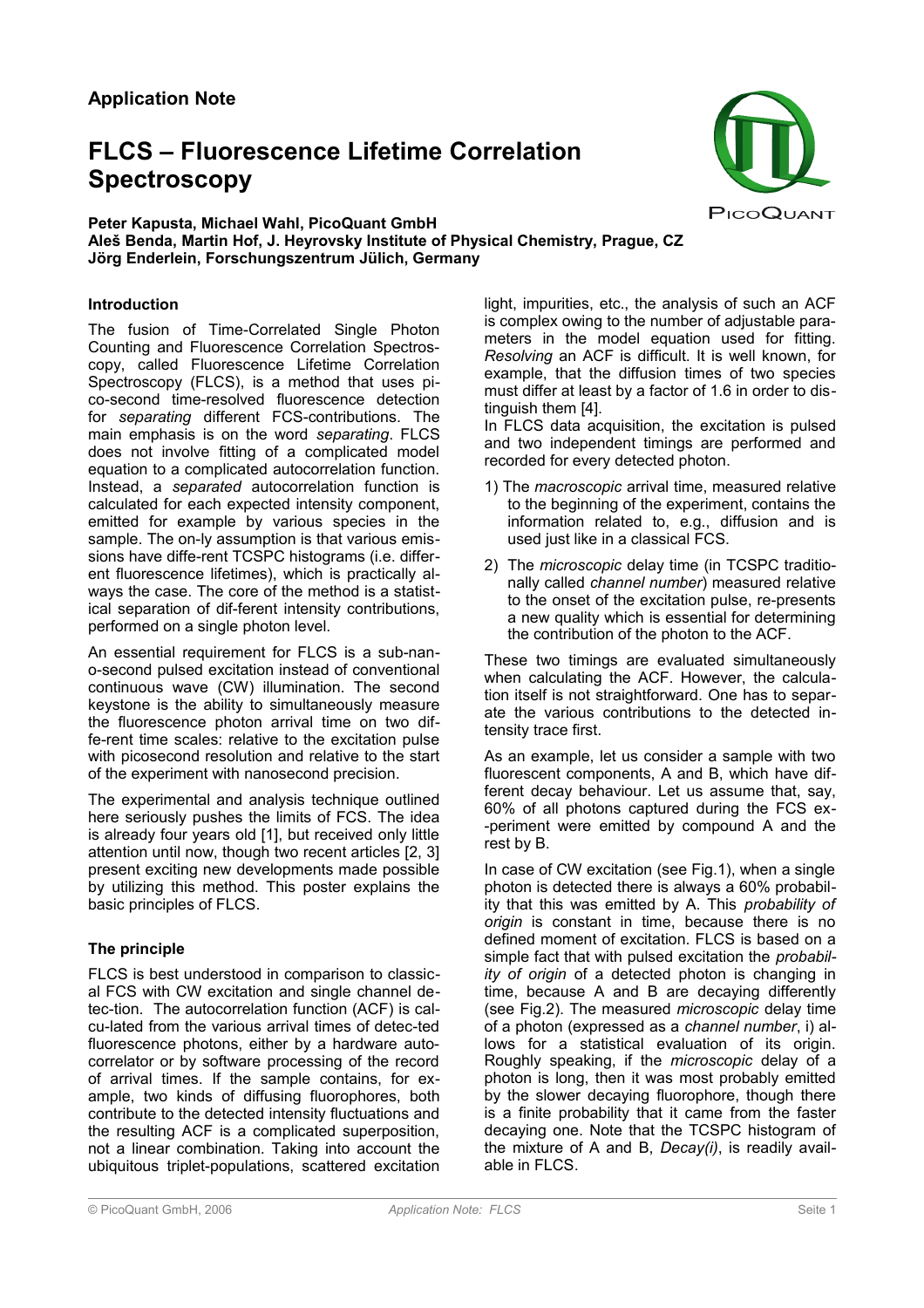

Fig. 1: CW excitation: Note that all photons are equal. On this time scale, the probability of their origin is constant.



Fig. 2: Pulsed excitation: Note that the vast majority of photons has a very ambiguous origin. However, the relative probability of origin changes during the decay and can be *determined for each single photon, looking up its channel number.*

Now it remains to explain how to use the *probability of origin* of a photon for the calculation of the ACF of a selected component.

The shape of *A(i)* and *B(i)* histograms can be obtained from independent TCSPC measurements, or from the analysis (e.g. fitting) of *Decay(i)*. Let us normalize *A(i)* and *B(i)* to a unit area, *a(i)=A(i)/ΣA(i), b(i)=B(i)/ΣB(i),* that is *Σa(i)=Σb(i)=1*. We will refer to these areanormalized curves as to *decay patterns*. It is obvious that the decay curve of a mixture, *Decay(i)*, can be expressed as a linear combination, *Decay(i)=wa·a(i)+wb·b(i)*, where *w<sup>a</sup>* and *wb* are the amplitudes of the photon count contribution (in number of photons) of compounds A and B, respectively.

Let us now define two functions,  $f_a(i)$  and  $f_b(i)$  with the following behaviour:

> $\langle \Sigma f_a(i) \cdot \text{Decay}(i) \rangle = w_a$  $\langle \Sigma f_b(i) \cdot \text{Decay}(i) \rangle = w_b$

The brackets  $\langle \dots \rangle$  denote averaging over infinite number of measurements. Further requirement for  $f_a(i)$  and  $f_b(i)$  functions is that they must simultaneously minimize the relative errors:

> $\langle (\Sigma f_a(i) \cdot \text{Decay}(i) - W_a)^2 \rangle$  $\langle (\Sigma f_b(i) \cdot$ Decay(i) - w<sub>b</sub> $)^2 \rangle$

One can see from the functional form of the above expressions, that  $f_a(i)$  and  $f_b(i)$  act like statistical filters, or weighting schemes, applied to the content of each TCSPC histogram channel. These func-tions can be numerically calculated from *Decay(i)* and from the *decay patterns*. The relevant matrix manipulation is described in reference [1]. The key point is that using  $f_a(i)$  and  $f_b(i)$  makes possible to statistically separate the intensity contributions of A and B, photon by photon. The *sign and magnitude of a single photon contribution* to an intensity trace can be determined from the photon's *channel number* through the corresponding filter function.

Having obtained  $f_a(i)$  and  $f_b(i)$ , one can start a software correlation, for example as described in reference [5]. In classical FCS, every photon con-tributes equally and the calculation involves only zeros and ones. In FLCS, there is one more step involved: One has to look up the filter value corresponding to the photon's *channel number*. It is valuable to have a look at the shape of *fa(i)* and  $f_b(i)$  calculated for the above hypothetical example (See Fig. 3).



*Fig. 3: Example of statistical filter functions*

Note that the filter value entering the calculation is not an integer and can be even negative! However, the sum of the two filter values is always exactly 1. Applying the *fa(i)* filter during software correlation of *all* photon records one obtains the ACF of compound A. The same holds for  $f_b(i)$  and compound B.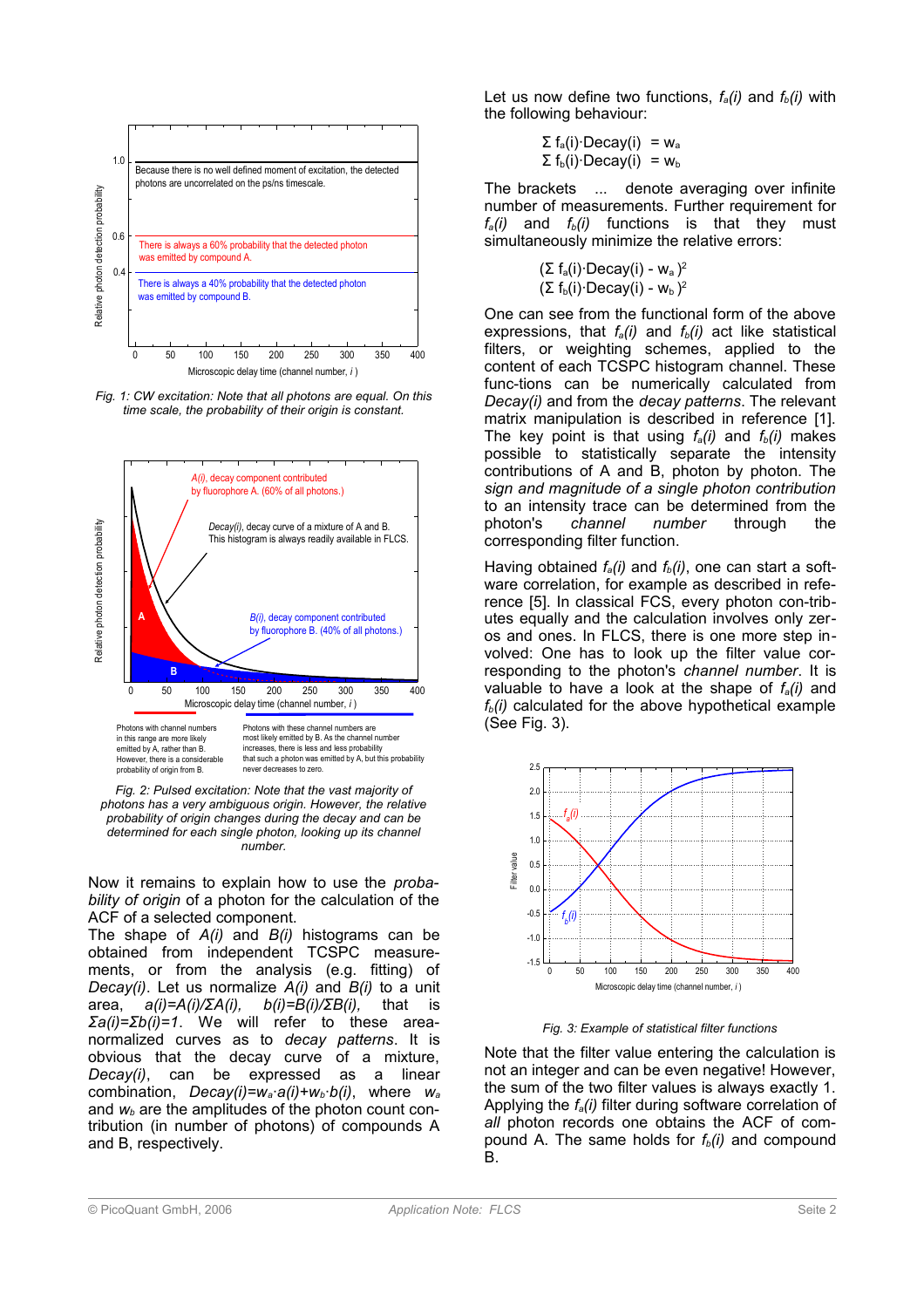### **Remarkable features of FLCS**

The method represents a quasi-multichannel detection scheme. FLCS is a lifetime analogy of a multicolor FCS measurement, with several in-herent advantages (see below).

• FLCS goes far beyond the capabilities of simple time-gating [6]. It separates the ACFs of diffe-rent signal components (e.g. emitters) quantita-tively, because it uses all photons. It is possible to separate even more contributions, provided that their decay patterns are sufficiently diffe-rent. In general, no assumptions on the functio-nal form of the decay patterns are involved.

• Owing to the separation principle based on TCSPC decay behaviour, distinct ACFs of two compounds can be obtained even if they have equal diffusion times. FLCS works equally well for emitters with completely overlapping fluores-cence spectra.

• No assumptions are made on the resulting ACFs. One can continue the analysis with the u-sual fitting of standard FCS models.

• Once the intensity contributions are separated, cross-correlation is straightforward. [1,2] Note that the signal containing the various contribu-tions is recorded by a single detector, hence the separately calculated ACFs correspond to the same detection volume, which can be inter-preted as two (or more) perfectly overlapped excitation/detection volumes.

• FLCS is easy to imple-ment. It is not necessary to change the optical hardware of a contem-porary FCS setup whatsoever, because it contains almost all the required components. Affordable diode lasers (e.g., the PicoQuant PDL 800-B, PDL 808 *"Sepia"* or PDL 828 *"Sepia II"* driven laser heads) are well suited for pulsed excitation. Of course, existing picosecond pulsed excitation systems can be used as well. There are also commercially available solutions for the second keystone, the simultaneous mea-surement of the photon arrival time on two dif-ferent time scales. (For example PicoQuant's TimeHarp200 PC board or the Pico-Harp300 TCSPC system.)

### **Measurement examples**

• Quasi-multichannel detection

The ability of FLCS to separate the ACFs of two components (for example for simultaneous tracking of concentrations) was demonstrated in references [1] and [2]. When appropriate for the sample, a logical step further is the cross-<br>cor-relation analysis of the separated cor-relation intensities, as described in [2]. Furthermore, FLCS is a very versatile method to purge the ACF from various unavoidable experimental artefacts.[3]

![](_page_2_Figure_11.jpeg)

*Fig. 4.: FLCS can be used to remove the influence of scattered light. The example shows results from measurements with Atto655.*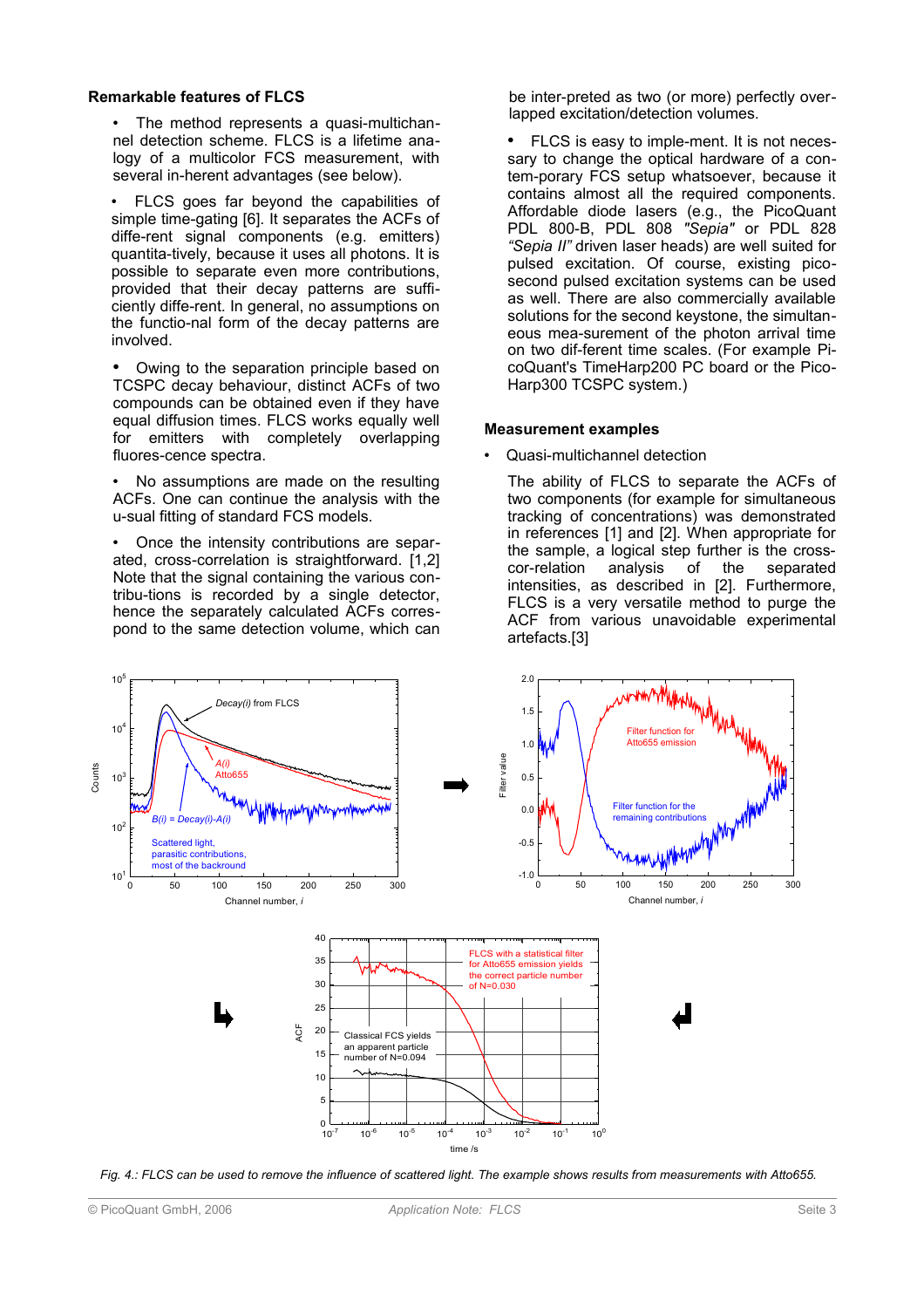Suppressing of scattered light and various para sitic contributions

At very low concentrations, typical for FCS, a considerable portion of the detected intensity is Rayleigh and Raman scattered excitation light. In this example the sample was a 10 picomolar solution of Atto655 in ethylene glycol. Analysis of the TCSPC histogram reveals that only 60% of the photons are emitted by Atto655 molecules. The decay pattern of pure Atto655 was obtained in a separate measurement of a nanomolar solution, where the amount of parasitic con-tributions can be neglected. Using the appro-priately scaled Atto655 pattern, first the "decay curve" of the remaining contribution was deter-mined, and then appropriate statistical filters were calculated (See Fig. 4)

Note the difference of ACF amplitudes. FLCS yields the correct particle number (i.e. concentration). The effect of the presence of scattered photons is strongly non-linear. Their contribution to the total detected intensity is only 40%, but the apparent particle number is increased by a factor of more than 3.

Detector afterpulsing is a very common and often overlooked instrumental artefact that leads to a dis-tortion of the ACF at short lag times. A fast initial decay of an ACF can be easily misinterpreted as a triplet contribution. At high excitation repetition ra-tes (in this example: 80 MHz), the spurious after-pulsing events are evenly distributed among the histogram channels, therefore appear as an increa-sed background. [3] This simple temporal be-haviour makes it easy to obtain the two patterns and the corresponding statistical filters (See Fig. 5). Of course, only the filter corresponding to the "pure" decay is suitable for correlation analysis.

The ACF obtained with afterpulsing suppression by means of FLCS can be fitted with a simple diffusion model, unlike the conventionally calculated ACF. The sample was a 100 picomolar water solution of Atto655.

![](_page_3_Figure_6.jpeg)

*Fig. 5: Example of FLCS used to remove influence of afterpulsing from detectors*